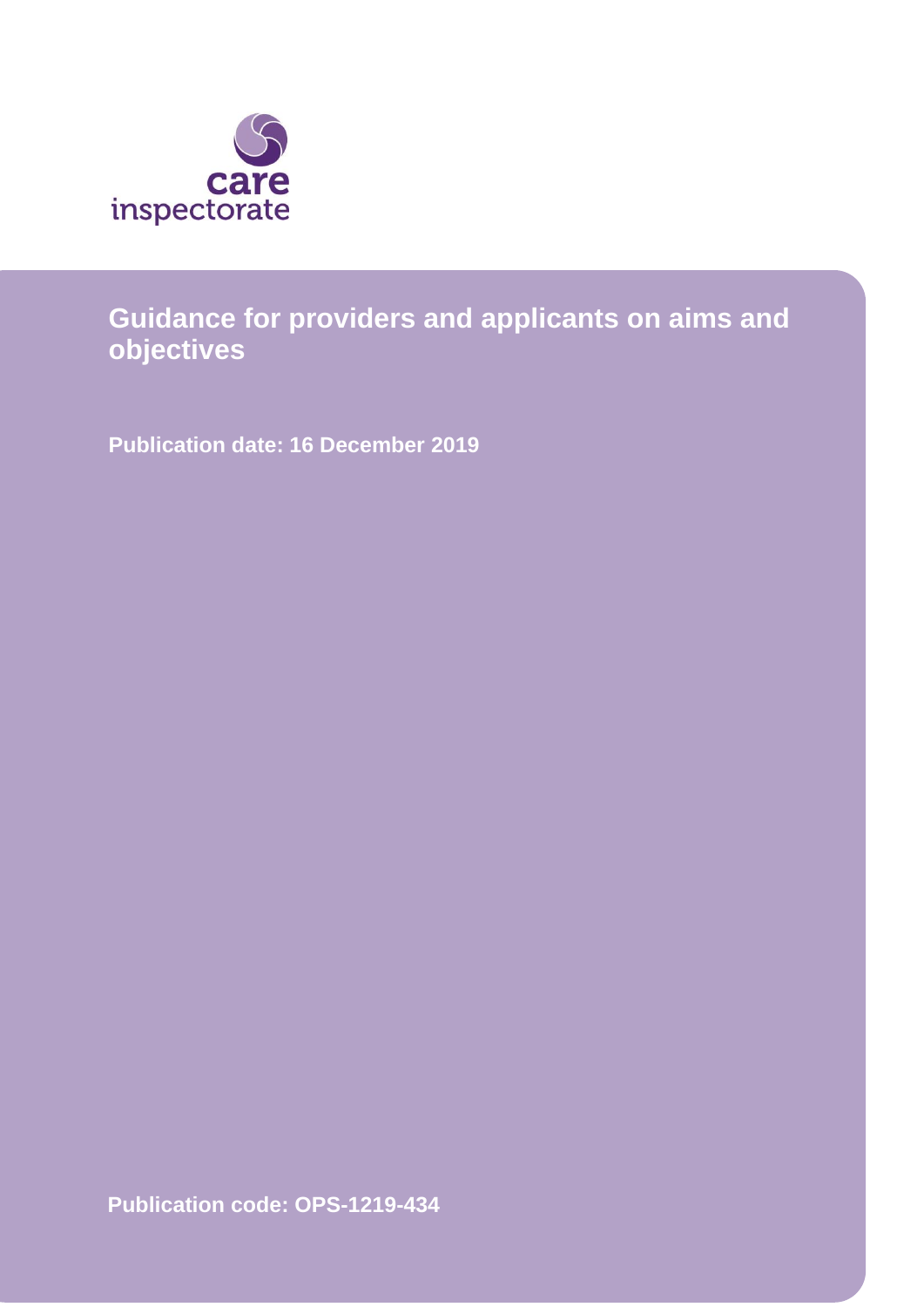# **Guidance for providers and applicants on aims and objectives**

# **1. Why are we asking for service's aims and objectives**

Within the Social Care and Social Work Improvement Scotland (Applications) Order 2011 (SSI 2011/29) it states that applicants will be asked to provide 'the Aims and Objectives of the Care Service'.

The aims and objectives will be used at the point of registration to ensure prospective providers are clear about the service they aim to provide. We will use these at inspection, to make sure that providers are offering the service they say they will provide in the way they say they would provide this. We may also use the aims and objectives when investigating complaints and processing variations.

The Care Inspectorate expects service providers to be very clear about the service they are providing to people who use care services, why they are providing the service, how it will be provided, who will provide it, and to whom the service will be available. This is also an opportunity to state how the service will address the 'Health and Social Care Standards: My support, My life' and other best practice guidance.

When there is a change, due to commissioning or service developments, the aims and objectives must be reviewed and updated. We will also expect providers to use and review their aims and objectives as part of their quality assurance and improvement work in conjunction with people who use and work in the service.

The aims and objectives should be produced to reflect the needs of people using the service for example easy read, video and child friendly formats.

# **2. What should the statement of aims and objectives contain?**

# **a. Introduction to organisation/provider: details of the service**

This should set out, who is the provider, any links with other organisations, the type of organisation (e.g. private,  $3<sup>rd</sup>$  sector, public), governance arrangements (i.e. the way the service is managed and the systems in place for managing and operating the service) and the range of services the organisation provides.

#### **b. Description of the service:**

This should give details about the specific service/statement of purpose. For example, what will be provided including accommodation, for whom the service is intended, age ranges/limits, who will provide the service and on what basis. Where the service is provided from various sites or is provided by various teams, details of these arrangements should be provided.

All services should provide details of the management arrangements. This should state the manager's base and confirm their management responsibility for the fulltime management of the service. If the manager is also the manager for another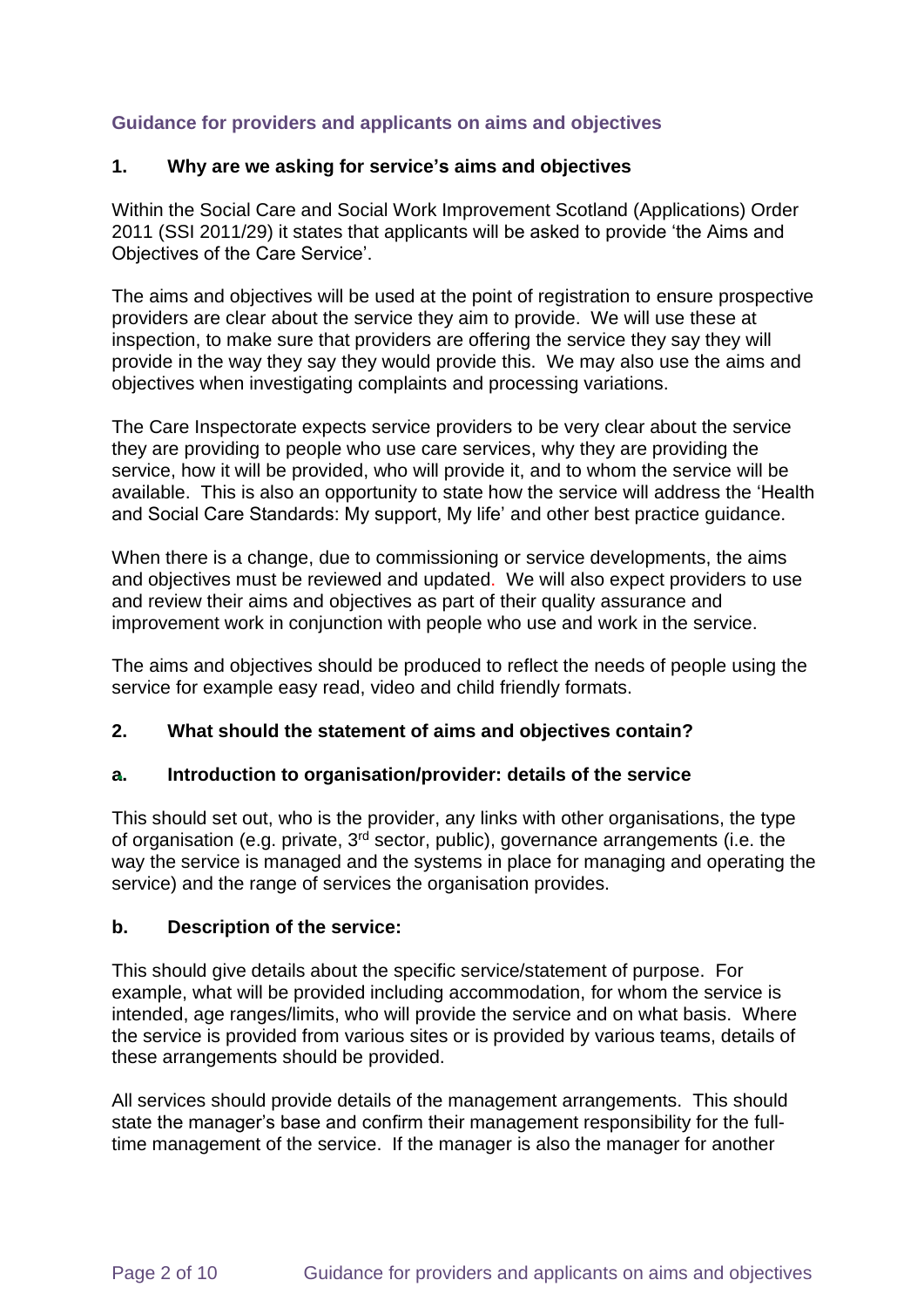service, the arrangements for this should be described. This should include a description of management and staffing arrangements including staff roles.

If nursing care is included as part of a care home service this should be stated and details given on how this is provided, for example, if nursing is available in all parts of the service or in specific care units.

# **c. Aims:**

This is a short description about what the service aims to do. This may be a single vision statement or a series of aims relevant to this particular service. It should set out the providers overall philosophy and ethos and the general outcomes/experiences people using the service should expect. Any limitations or restrictions should be set out in the aims and objectives, such as, where the service promotes a particular religion or therapeutic approach.

# **d. Objectives:**

This is a series of statements specifying what will be done in order that the aims of the service will be achieved. It is useful to consider linking objectives to the headline outcome statements contained within the Health and Social Care Standards. Service specific best practice guidance documents would support the development of the service objectives.

# **3. Meeting the Health and Social Care principles and standards: My Support, My Life**

Each service should provide an overall statement which describes how the Health and Social Care principles and standards will be met within the particular service. This can be done by looking at the descriptive statements set out under the key headline standard and explaining how the outcome will be achieved within their service. Not all descriptors will apply to every service, but key elements should be covered explaining how the principles are reflected in the way everyone in the service is treated.

# **4. Example of statement of aims and objectives – housing support service**

**Service name**: Kinghorn Sheltered Housing Development

**Address**: 1/20 High Street, Kinghorn, Glasgow GL6 7DB (staff base)

**Organisation/provider:** Kinghorn Sheltered Housing Development is provided by the Drummond Group, a private company that provides services across Scotland to older people with learning disabilities. The Drummond Group was established in 2004 and was initiated to support the son of Company Directors, Mr and Mrs Drummond move from long term hospital care into community-based services. The other company directors are (names).

The Drummond Group is registered with Companies House (number).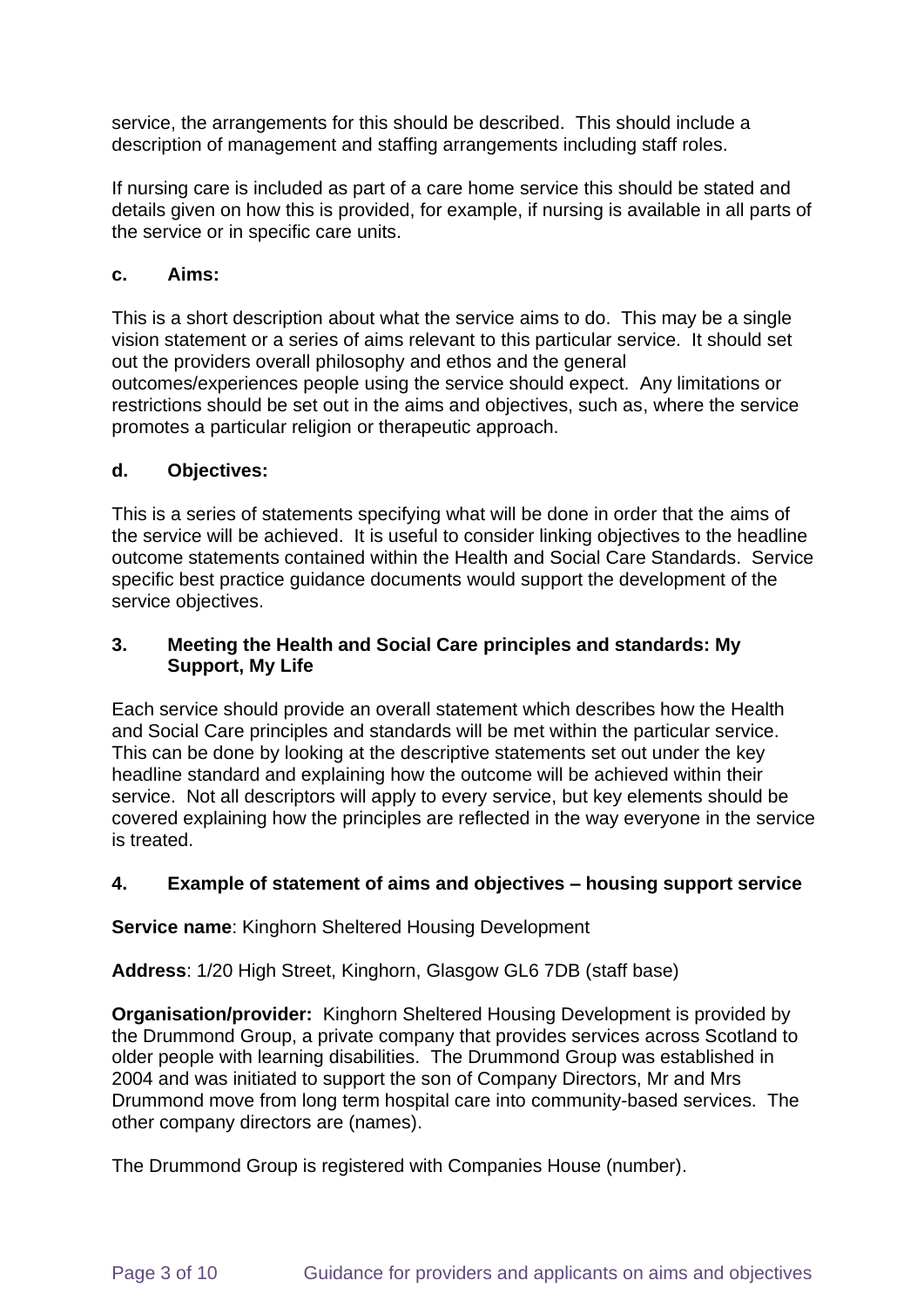The Drummond Group currently provides:

- sheltered housing in three locations: Glasgow (care service number), Stirling (care service number) and Musselburgh (care service number)
- care at some services provided in Glasgow (care service number) and Stirling (care service number).

## **Description of the service:**

Kinghorn Sheltered Housing (is registered to provide a housing support service - CS number (completed on registration)). The service provides accommodation with support to up to 16 tenants living in eight self-contained flats in the development. Tenancies will be offered to people over 55 with a learning disability. Some ground floor flats are accessible for people using wheelchairs or specialist equipment. The service provides support to people to enable them to be as independent as possible, rather than providing personal care.

Staff are located on site from 7am – 10pm daily. Tenants use the local authority outof-hours emergency service from 10pm – 7am if necessary. We employ a staff team of seven full time staff who support tenants in their homes and as needed within the local community.

Tenants may be self-funding/private or they may pay their rent and support costs from benefits. All potential tenants are assessed by social work as needing the support we provide before we offer any tenancies.

Transport is not provided. Tenants are required to fund transport themselves and for their support worker. Details of all additional costs are detailed in the tenants handbook which is updated annually in April.

#### **Staff team:**

Manager: Mrs Mary Murphy Team leader/depute: Alan Fraser Staff team: 6 WTE support workers.

#### **Aims of the service:**

The service provides accommodation with high-quality support to older people with a learning disability. The service aims to support tenants to remain in their own homes, rather than going into long-term care homes or hospital and supports people to remain as independent as possible and participate as active citizens within their local community.

The service aims to support tenants achieve their own personal aspirations and:

- promote independence through goal-setting and re-enablement approaches
- support people to explore and develop new personal life experiences and maintain existing interests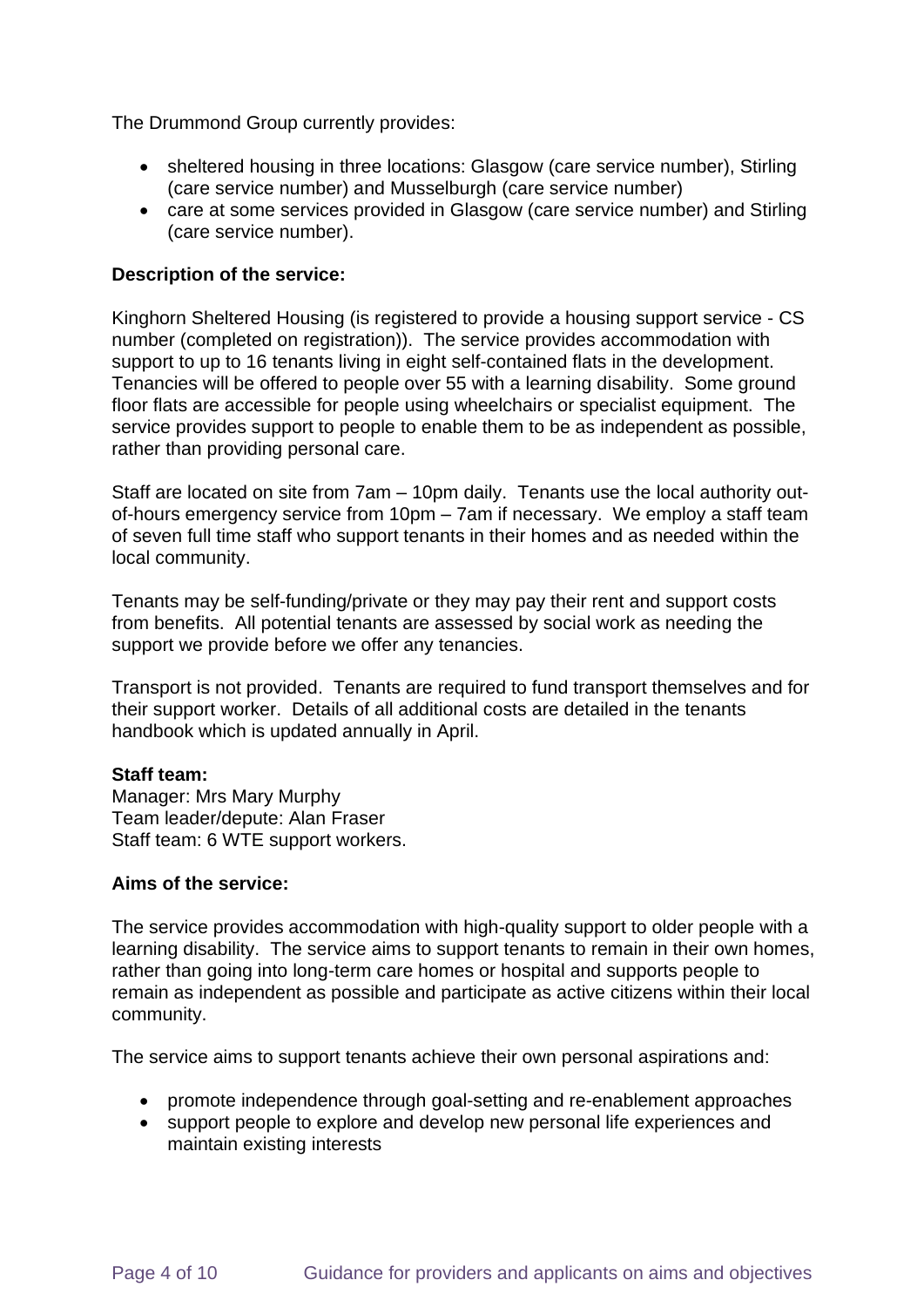- encourage social networking or leisure pursuits, maximising the wider use of the community
- actively involve people in shaping their service, how it will be delivered and reviewed
- develop active partnerships with families and other agencies.

# **Objectives:**

# **Meeting the Health and Social Care principles and standards: My Support, My Life**

We are committed to meeting and promoting the principles of: Dignity and respect, Compassion, Be Included, Responsive support and Wellbeing. If we do not meet these, tenants can raise their concerns with us, use our complaints procedure or complain to the Care Inspectorate.

## **Standard 1: I experience high quality care and support that is right for me**

This service provides high quality support to tenants that is right for them. With people using the service, we assess and review their needs, wishes and aspirations and record these in their personal plan and we will provide support people in order that people can realise these.

We support people to take control over the support they need and how and when this is delivered.

Tenants specify when they want the support they need (as agreed in their personal plan) and where possible choose the member of staff who they would like to provide the support. This is agreed and recorded on a weekly planner. Tenants' personal plans are reviewed at least every six months. Where there are significant people in the tenant's life, they will also be invited to attend. These may include relatives or social work or health staff.

Where changes in tenants' needs are identified, appropriate contact and/or referrals will be made to ensure multi-disciplinary team working.

Staff recognise the risk of isolation and the importance of health and wellbeing. As such, healthy freshly prepared meals - lunch and tea, are available from the communal canteen daily. This is to encourage people to meet, chat and hold social activities. A social committee made up of staff and tenants support these activities.

# **Standard 2: I am fully involved in all decisions about my care and support**

Tenants are encouraged to attend community groups and activities, particularly where they have established links or previous interests. Staff will provide support to enable people to attend, where this is set out in the personal plan, but will work to support independent attendance or to create networks with members of the local community. Tenants are supported to do their own shopping, collect their own medicines and manage their own money and look after their own flat. Staff do not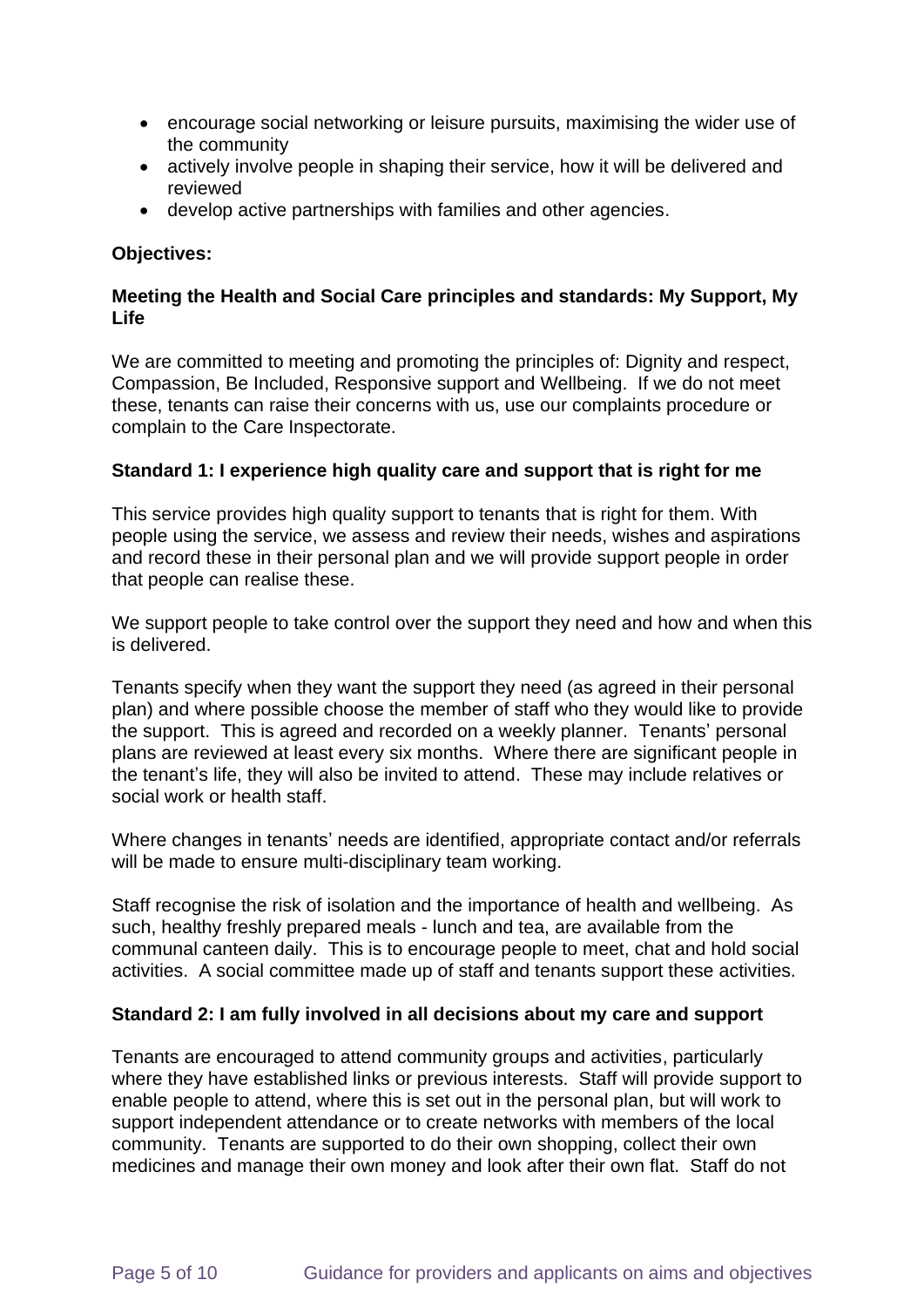provide a shopping, cleaning, laundry or meal preparation service for tenants in their own flats. Where people are unable to do this themselves with minimal support/direction, visiting services would need to be provided from a care at home service.

#### **Standard 3: I have confidence in the people who support and care for me**

All support staff and their managers are members of the PVG scheme and all staff are recruited safely as detailed in our recruitment policy. Staff are trained to a minimum of SVQ level 3 and we deliver in-house training and development to ensure staff are working to the organisation's values and ethos. All staff have undertaken 'caring about rights' the Scottish Human Rights Commission training programme. In addition to staff induction, in-house training and qualifications, staff receive specific input on issues relating to tenants' needs, such as communication, ageing, dementia awareness.

Staff receive regular supervision and attend staff meetings where continual professional development is reviewed and an annual training and development plan is produced. Staff are expected to keep up-to-date with good practice and meet the codes of conduct required of them.

#### **Standard 4: I have confidence in the organisation proving my care and support**

Tenants are encouraged to actively participate in decisions about how the service operates, this includes staff recruitment, staff training and decisions about the menus and redecoration of communal areas. Tenants are encouraged to take part in our internal quality and improvement reviews and the Care Inspectorate's inspection activities.

We carry out an annual service review as part of our own internal quality assurance processes and people using the service, and where they wish, their family/representatives are fully included in this process. We welcome comments, feedback and/or complaints in order to improve tenants' experience of using our service.

#### **Standard 5: I experience a high-quality environment if the organisation provides the premises**

Tenants have a legal tenancy agreement for their own flats. Communal areas within the sheltered housing development are provided by the Drummond Group and are for the use of tenants, specifically a communal lounge, laundry and a guest bedroom. The guest room is available to tenants for the use of relatives/friends where they do not wish to sleep over in the tenants own flat. We will involve tenants in any changes to the environment, such as redecoration or purchasing of furniture. The public areas are subject to health and safety auditing and are cleaned and maintained by external contractors. Pets are allowed within the tenants' own flats. For restrictions see the tenancy agreement.

Date: 22 May 2019 Review date: before end of April 2020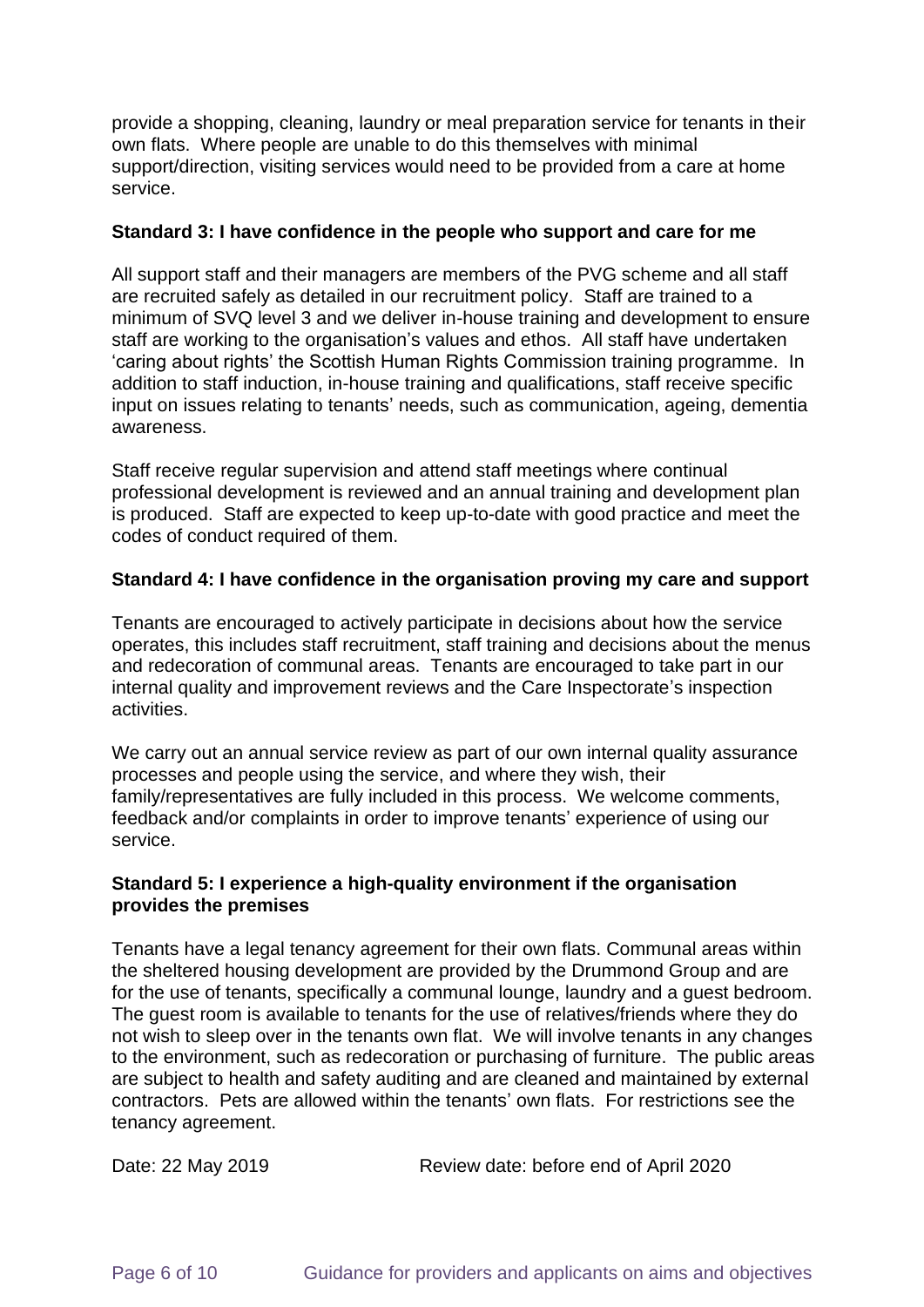#### **5. Example of updated statement of aims and objectives – existing childminder**

#### **Service name**: Magpie Childminding

#### **Organisation/Provider:** Mrs Margaret Smith

#### **Background:**

I am a qualified primary school teacher but stopped work when I had my three children. I began childminding in 2010 and have been assessed by the Care Inspectorate to be a very good service receiving grades 5 and 6 at my inspections. I operate the service from my family home (address).

#### **Description of the service:**

I offer a childminding service for up to five primary school children. The service is available weekdays from 7am-9am and 3pm-6pm. I do not provide a service during school holidays due to my own family commitments.

I am assisted on a daily basis by my 18-year-old daughter who, like myself is a member of the PVG scheme. We are both up-to-date with child protection practice. The service that I provide is run from my own home and so it is my priority to create a homely and welcoming atmosphere for all children in my care to relax, play and have fun with each other in a safe environment. All rooms on the ground floor (toilet/shower room, lounge, dining room and access to a secure garden) are available to the children in my care.

I do not provide any transport. We accompany children on the 10-minute walk to the local primary school (Castle Primary School)

I provide healthy breakfast options and snacks after school, in line with nutritional standards. Children can also bring tuck boxes if this is the child's/carers preference. After school activities primarily will take place within the family home/garden and the local park. Children will be supervised at all times.

I aim to provide:

- a warm, friendly, nurturing and safe home in which parents/carers will feel comfortable and confident to leave their children
- a home suitable for primary school children which meets all of the children's individual needs and interests
- a happy and fun service for the children with a range of active, educational and engaging activities
- healthy and nutritious breakfast and snacks, while encouraging children to participate in preparation.

I do this by meeting the SHANARRI Principles and the Health and Social Care Standards: My Life, My Support.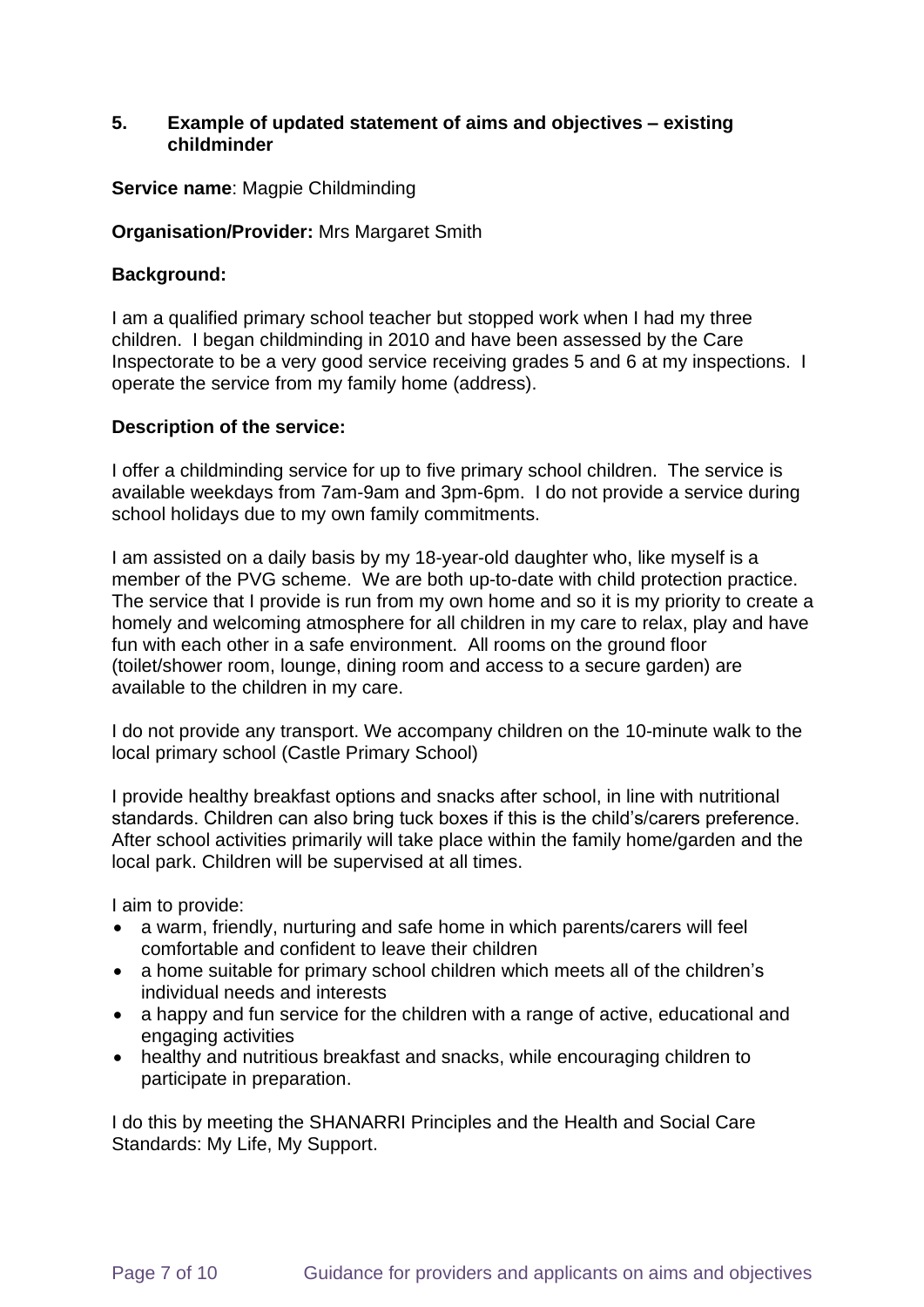## **My Life, My Support Principle - Dignity and respect: SHANARRI Indicator/s: Respected**

I recognise that all people, irrespective of age or ability, are unique individuals and will at all times respect and promote their human rights. I respect children's privacy for example, when providing personal care in private and when having private conversations with carers about their children in a way these are not overheard by others.

#### **My Life, My Support - Compassion: SHANARRI Indicator/s: Nurtured**

I provide a caring service in an environment which is a 'home from home'. Children can cosy down on the settee or bean bags to relax after school. If distressed, I will comfort the children in the way they prefer, this may be simply by giving the child a hug.

#### **My Life, My Support - Be Included: SHANARRI Indicator/s: Included, Responsible**

I ask carers and the children to complete a questionnaire when they start the service. This gives me information about the children's needs and interests. I use this information as well as discussions with the children to plan the activities I provide. I operate a complaints and complements procedure which is child friendly and will aim to resolve complaints quickly.

#### **My Life, My Support Principle - Responsive care and support: SHANARRI Indicator/s: Safe, Healthy**

I update the children's plans at the beginning of each school terms but at any time where there is a change of circumstances or needs. This means that the care and activities I provide is designed to meet children's ever-changing needs/interests. I have relevant procedures in place to make sure I alert and contact the right people at the right time. This may be carers when the children take unwell or social services should child protection issues be apparent.

# **My Life, My Support Principle - Wellbeing: SHANARRI Indicator/s: Safe,**

#### **Healthy, Achieving, Active**

The children's safety and wellbeing are central to my service. I provide leisure and educational activities in order that children keep active and can achieve new practical and emotional skills and keep healthy.

I also work to achieve the Health and Social Care Standards: My Life, My Support:

**Standard 1: I experience high quality care and support that is right for me** – I will provide a caring, child-centred, stimulating, educational but fun service.

**Standard 2: I am fully involved in all decisions about my care and support** - I will encourage the children to make choices about what they do, what they eat/drink.

**Standard 3: I have confidence in the people who support and care for me – I will** strive to give children and their family carers confidence in me as a childminder.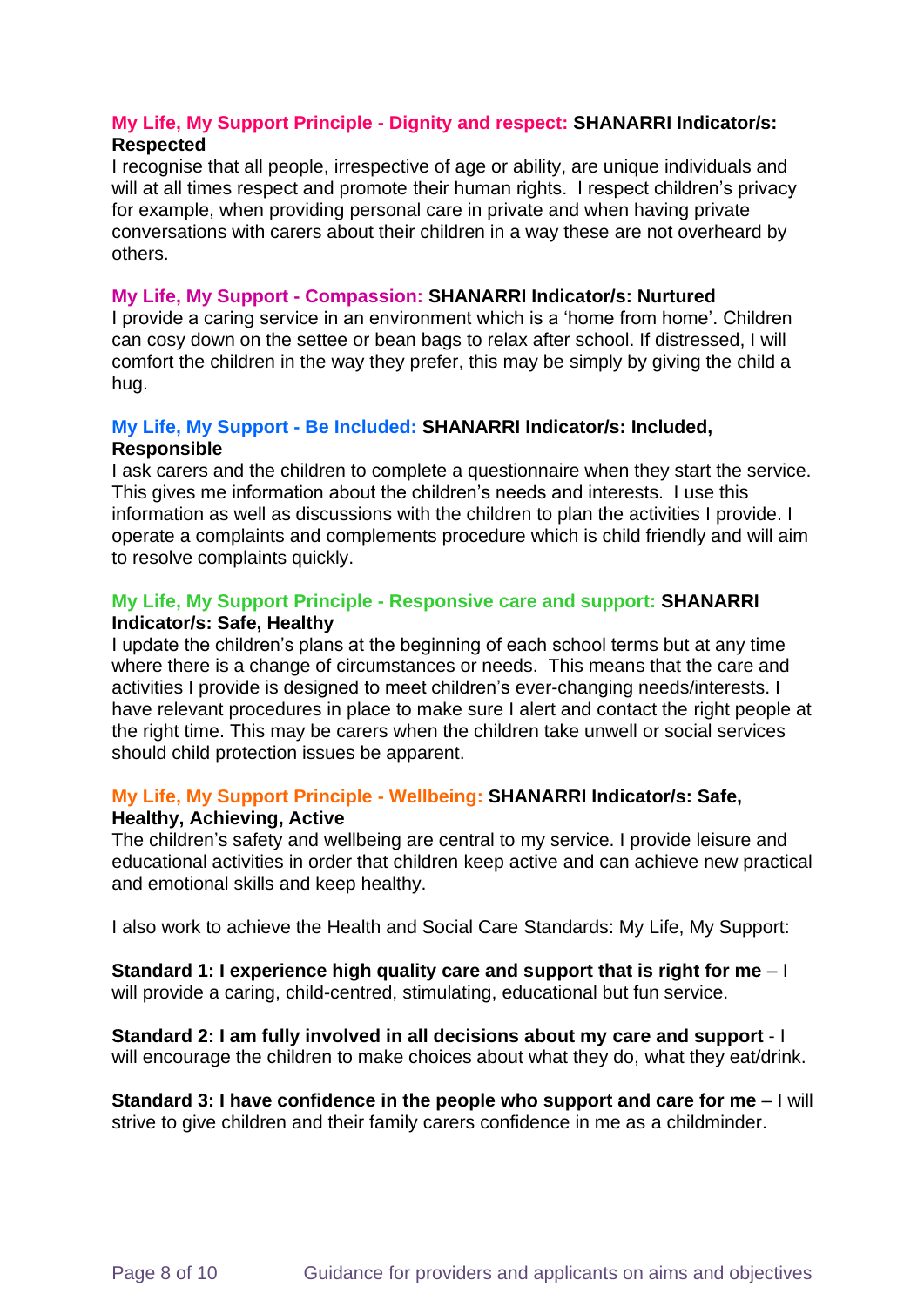# **Standard 4: I have confidence in the organisation proving my care and support**

– I will strive to give children and their families confidence in my service and how I provide this.

**Standard 5: I experience a high-quality environment if the organisation provides the premises** – I will provide a safe, stimulating and warm environment within the house and use outdoor spaces frequently.

Date: 16 December 2019 Review date: 15 December 2020